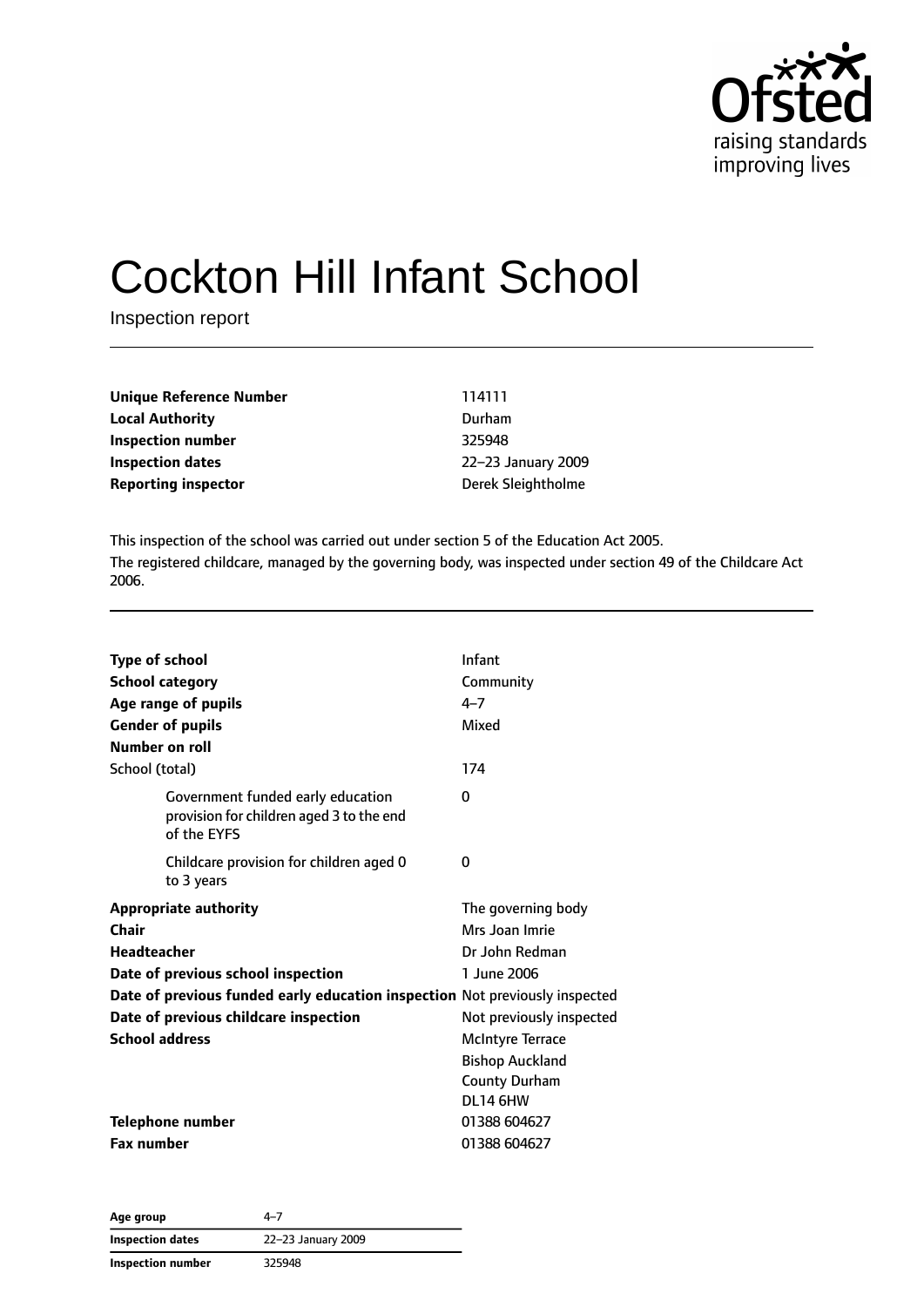.

<sup>©</sup> Crown copyright 2009

Website: www.ofsted.gov.uk

This document may be reproduced in whole or in part for non-commercial educational purposes, provided that the information quoted is reproduced without adaptation and the source and date of publication are stated.

Further copies of this report are obtainable from the school. Under the Education Act 2005, the school must provide a copy of this report free of charge to certain categories of people. A charge not exceeding the full cost of reproduction may be made for any other copies supplied.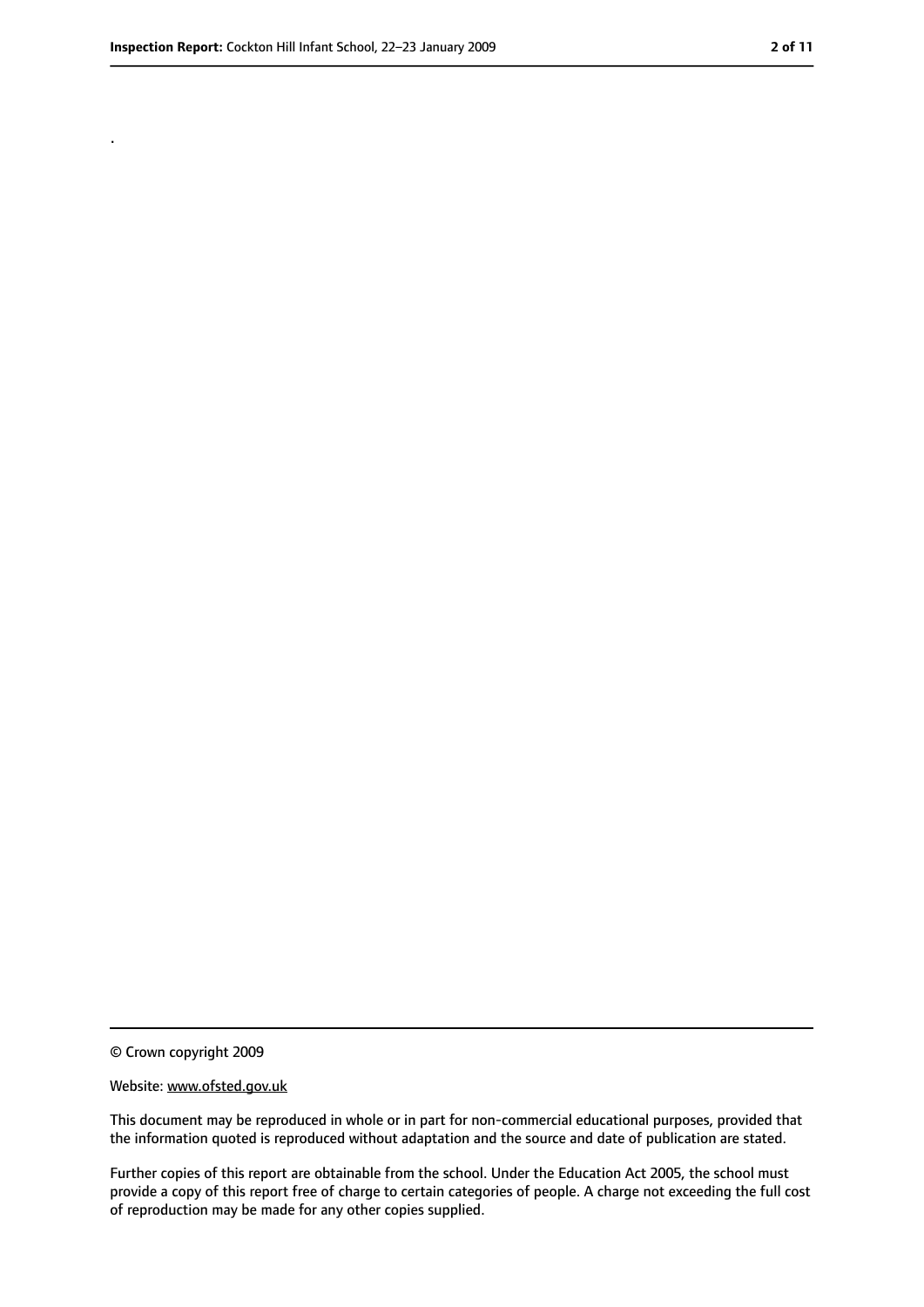# **Introduction**

The inspection was carried out by two Additional Inspectors.

#### **Description of the school**

This is a below average sized infant school. Nearly all pupils are from White British backgrounds. Few are at an early stage of acquiring English. The percentage of pupils eligible for free school meals is above average. The number with learning difficulties and/or disabilities is below average. The Early Years Foundation Stage provision is in two Reception Classes.

#### **Key for inspection grades**

| Grade 1 | Outstanding  |
|---------|--------------|
| Grade 2 | Good         |
| Grade 3 | Satisfactory |
| Grade 4 | Inadequate   |
|         |              |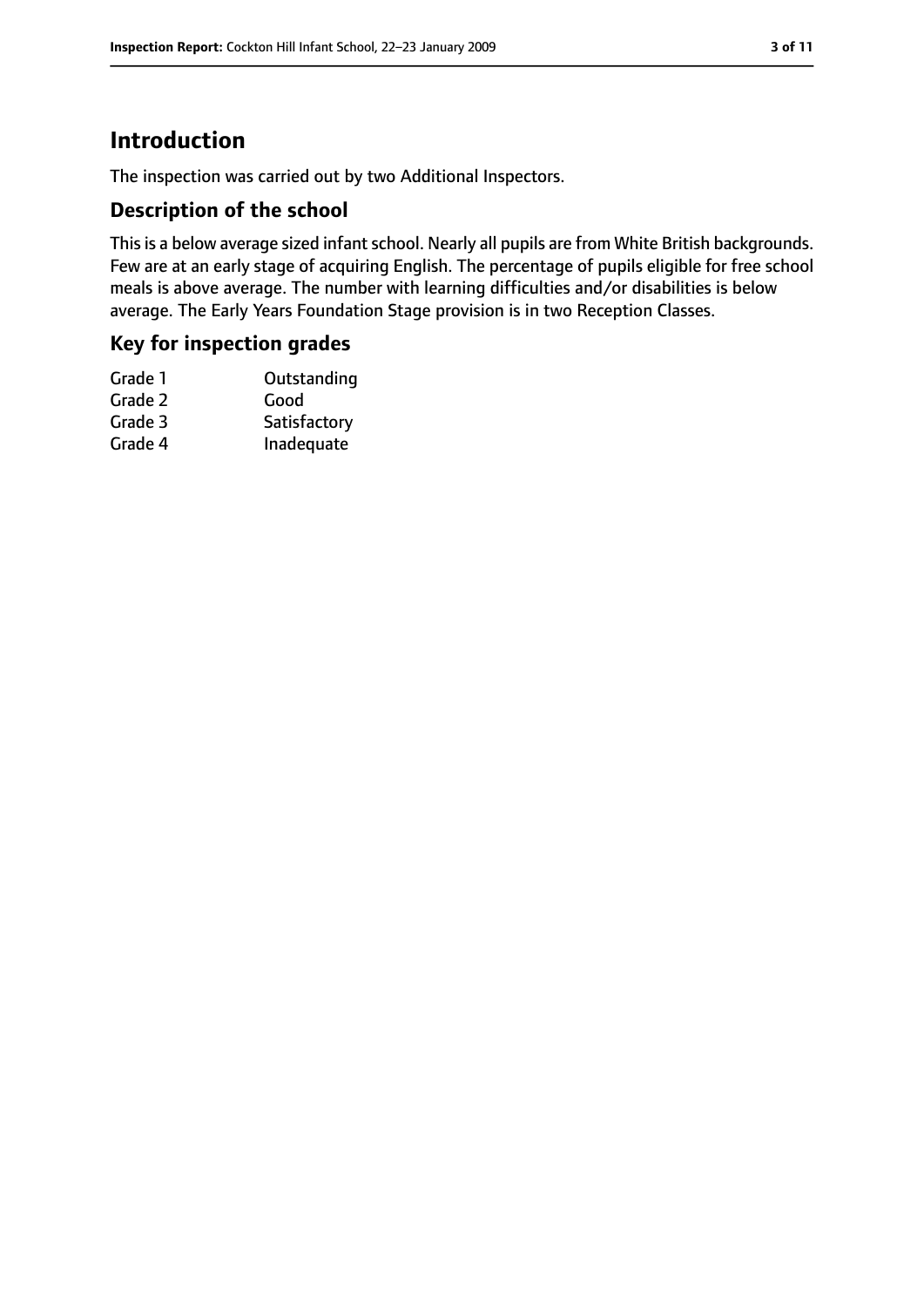# **Overall effectiveness of the school**

#### **Grade: 2**

This is a good school. It has several outstanding features. Personal development is excellent and pupils settle quickly into this friendly, happy school. They know how important it is to remember the school motto: 'If you see someone without a smile, give them one of yours.' Parents, who express strong support for the school, are delighted too. One typically wrote, 'Everything is about the children and what can be improved for them.'

Pupils understand the importance of being healthy and they love physical activities. Their enthusiastic involvement in creative projects typifies their high levels of enjoyment of school. They form good relationships and enjoy taking responsibility. Their behaviour is excellent. Pupils have responded very positively to the school community by serving as councillors and by fund-raising for worthy causes. They are justifiably proud of their four 'Impetus' awards for citizenship, the most recent on rights, responsibilities, tolerance and acceptance, carried out in partnership with their Polish link school.

Achievement is good and standards are above average. From an average starting point as pupils enter Year 1 they make good progress. Standards are significantly high in speaking, listening and writing, above average in mathematics and average in reading. Progress in reading is good but not as rapid as that in other aspects of literacy. This is partly due to missed opportunities to promote reading skills through other subjects. Pupils make outstanding progress in speaking, listening and writing and this reflects an excellent curriculum of rich, inspiring learning experiences and good teaching that focuses well on key knowledge and skills delivered through engaging approaches. The curriculum is enriched through excellent global links, visits, the use of visitors and extra-curricular clubs. A weakness of teaching is that occasionally the pace of lessons slows and pupils are delayed in commencing more active learning.

The care of pupils is outstanding in this school where every child matters. Pupils feel very safe because they can turn to adults who provide excellent care and know each of them personally. Vulnerable pupils, including those with learning difficulties and/or disabilities, benefit from the excellent support provided by skilled, sensitive teaching assistants. Academic guidance is good. Pupils benefit from personal spoken guidance and encouragement and are set clear targets so that they know how to improve.

Leadership, management and governance are good. Leaders provide strong, clear direction and teamwork is strong. The school has a good understanding of its strengths and weaknesses. It has made good improvement since the previous inspection and has a good plan for its future improvement. A strength is that community cohesion is promoted very well through excellent partnerships and first-rate international links. Governors contribute well to school improvement. The school provides good value for money.

### **Effectiveness of the Early Years Foundation Stage**

#### **Grade: 2**

Provision in the Early Years Foundation Stage is good. Children enter the Reception Year with skills and abilities that are below those typically found. Many start with limited speech, language and immature personal and social skills. Progress is good in all areas of learning. Children make rapid progress in social skills and they speak and listen to adults confidently. Good teaching leads to good progress across all areas of learning. By the end of Reception, the skills and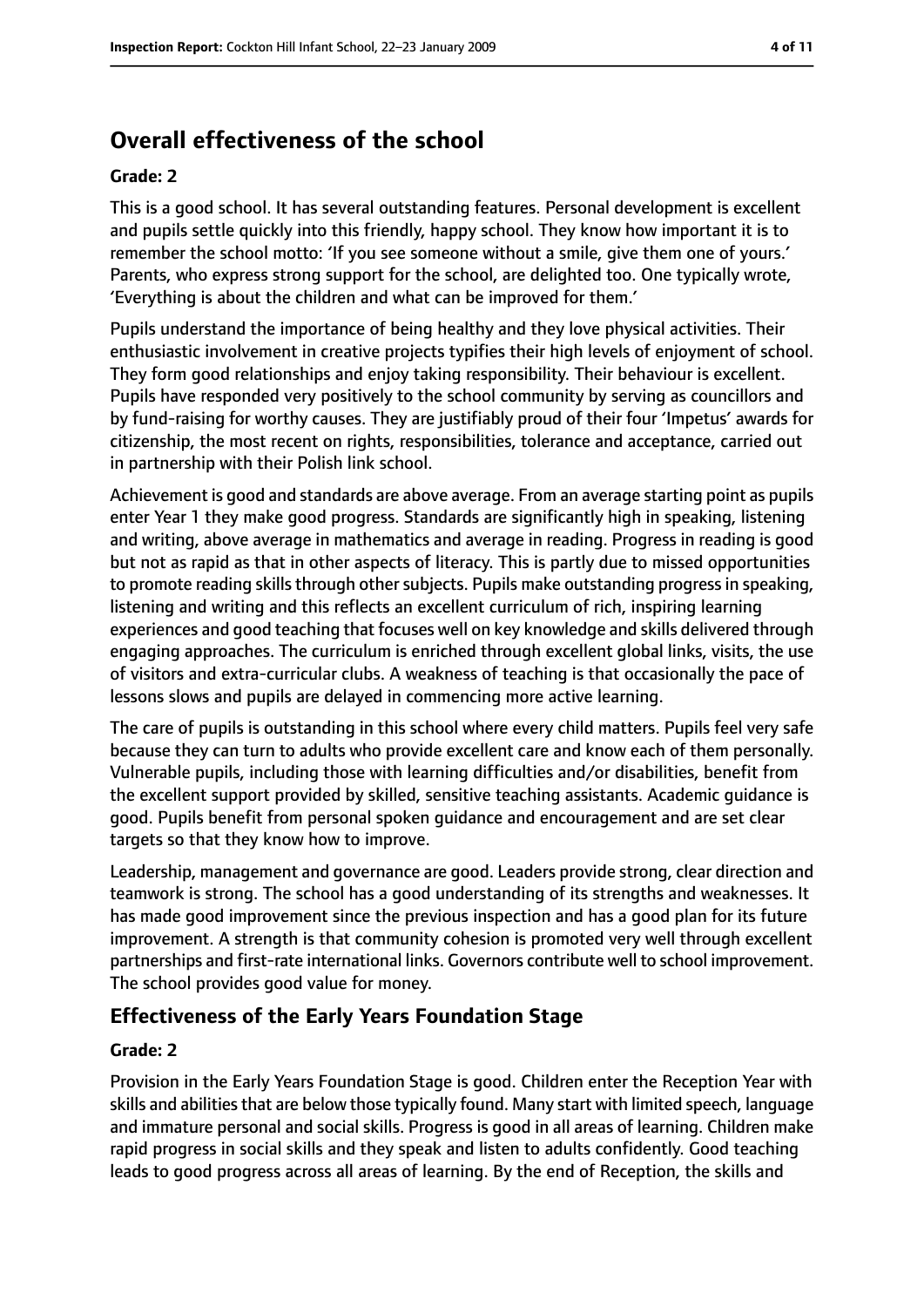abilities of most children are at the levels expected for their age overall although many do not reach the expected goal for communication and language.

Children's personal development is good. Most behave well, sit patiently, listen to instructions and collaborate when playing in small groups. They cooperate with each other, such as helping to put away resources during tidy up time. Progress is good because the Early Years Foundation Stage team plan a good balance of adult-led and child-selected activities. There has been good progress in increasing the opportunities available that promote independent learning. For example, without adult help two children enjoyed organising animals on a model farm; outside a small group chased a flying kite and others were productively involved in using soft play equipment.

Provision for health and well-being is excellent. All children have a 'key worker' and there is a high level of consistency in systems and routines. Leadership is good. The Early Years Foundation Stage team bring a shared approach to developing provision and have ambitious plans for enhancing outdoor learning experiences. The regular assessment practices commence with an introductory activity book for children to use at home and progress updates for parents each term.

### **What the school should do to improve further**

- Improve reading standards by ensuring pupils have opportunities to practise this skill in all subjects.
- Improve consistency of pace in lessons.

# **Achievement and standards**

#### **Grade: 2**

Achievement is good. Many pupils start Year 1 with average starting points except in communication and language. An increasing number of pupils start at different times during Years 1 and 2 and these pupils' skills are often at a lower level than the pupils who have made a good start in the school's Early Years Foundation Stage. Staff in Years 1 and 2 match work to pupils' individual needs so that all make good progress. The results of teachers' assessments in 2008 show a rising trend and were average in reading, above average in mathematics and exceptionally high in writing. Current standards in Year 2 are also above average overall. They are average in reading and above in mathematics. Standards in speaking, listening and writing are significantly high. Progress is outstanding in these key skills given pupils' starting points at the beginning of Year 1. This reflects school leaders' determination to provide rich, engaging curriculum experiences and solid teaching of a wide range of writing styles. Pupils with learning difficulties and/or disabilities make good progress because they benefit from sensitive, skilled support. These gains considerably enhance pupils' personal development.

# **Personal development and well-being**

#### **Grade: 1**

Personal development and well-being, including pupils' spiritual, moral, social and cultural development are outstanding. Multicultural awareness is exceptional; children have benefited from, and are able to make, comparisons between their lives and those experienced by children in Estonia, France, Poland and Russia. They thoroughly enjoy their learning and are unmistakeably enthusiastic in lessons. Most attend regularly and attendance is broadly average.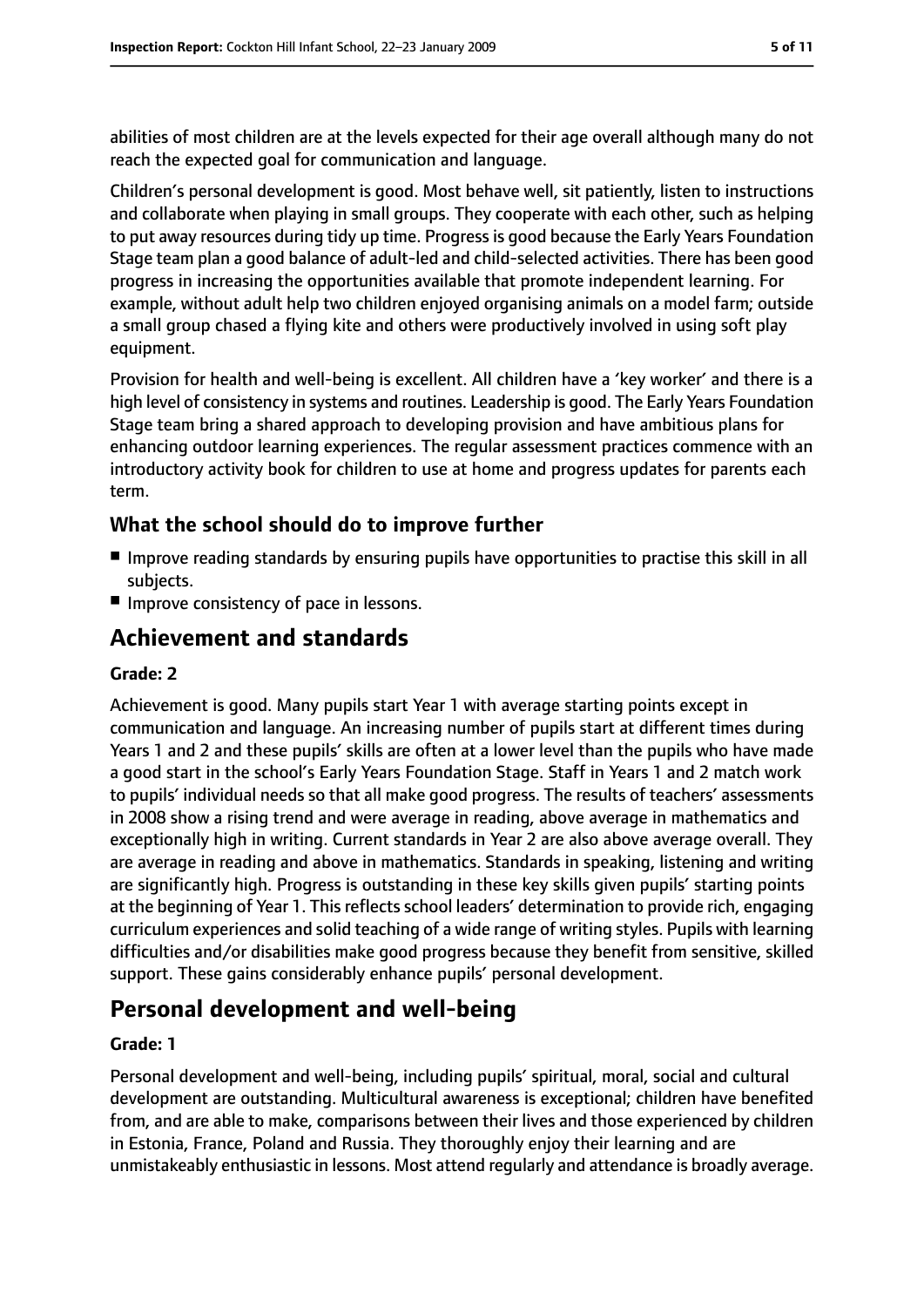Pupils are keen to exercise and know how to select healthy food. They feel very safe, know how to stay safe and are confident staff listen to them. This absolute trust has resulted in children gaining self-confidence, language development and decision making. Relationships are excellent because respect and enjoyment are central to the way in which the school empowers children. Pupils are proud of the way in which they take responsibility as monitors, buddies and school council members. Pupils collaborate very well in small groups. They speak with pride about raising money for good causes. Some organised stalls and sold goods they had made themselves. Pupils confidently negotiate, express opinions and make decisions. This, along with their good progress in literacy and numeracy, prepares them very well to cope with life in the junior school.

# **Quality of provision**

### **Teaching and learning**

#### **Grade: 2**

The quality of teaching and learning is good and this promotes good progress. Staff have a good awareness of the personal needs of individual pupils. They plan successfully by skilfully matching work to meet their needs. The outcomes are good because pupilsincrease their factual knowledge and skills through activities that also promote self-esteem. Pupils enjoy lively practical activities. A particular strength is the outstanding teaching of writing. Stimulating teaching, utilising consistent approaches, helps pupils to learn to write in many styles including stories, poems, instructions and reports covering the exciting activities they do at school. Most lessons are lively and engaging. A weakness is that sometimes pupils spend too long listening passively. This limits time for them to follow things up for themselves. There are also missed opportunities to promote reading skills as learning develops in other subjects.

### **Curriculum and other activities**

#### **Grade: 1**

The curriculum is outstanding. It is imaginative, innovative and inspiring. The key to success is the way the school uses rich and varied learning experiences to enthuse and motivate children to develop knowledge and skills simultaneously. Priority is given to developing numeracy and consolidating writing imaginatively across the curriculum. Pupils increased their mathematical and art skills in a project that included a journey on a steam train. Personal and social skills are a key feature of the curriculum, leading to excellent relationships and a caring community. Another exceptional feature is the well-established international links. First hand contact with 'friends' abroad provides pupils with an early understanding of distant place. Pupils have listened to visitors of Polish and Zimbabwe origin telling their 'family story'. Visiting authors and storytellers help pupils to quickly develop self-confidence and imagination. Practical tasks such as working on an allotment further enhance provision. Extra-curricular provision is excellent and includes gymnastics, information and communication technology (ICT), art and French.

#### **Care, guidance and support**

#### **Grade: 1**

Care, guidance and support are outstanding. Staff are trained regularly in first aid and arrangements for child protection, risk assessment and safeguarding meet requirements. An exceptional feature is the way accidents and pupil illnesses at school are dealt with. Recording incidents is exemplary. Pastoral care is outstanding. Pupils are treated as individuals and every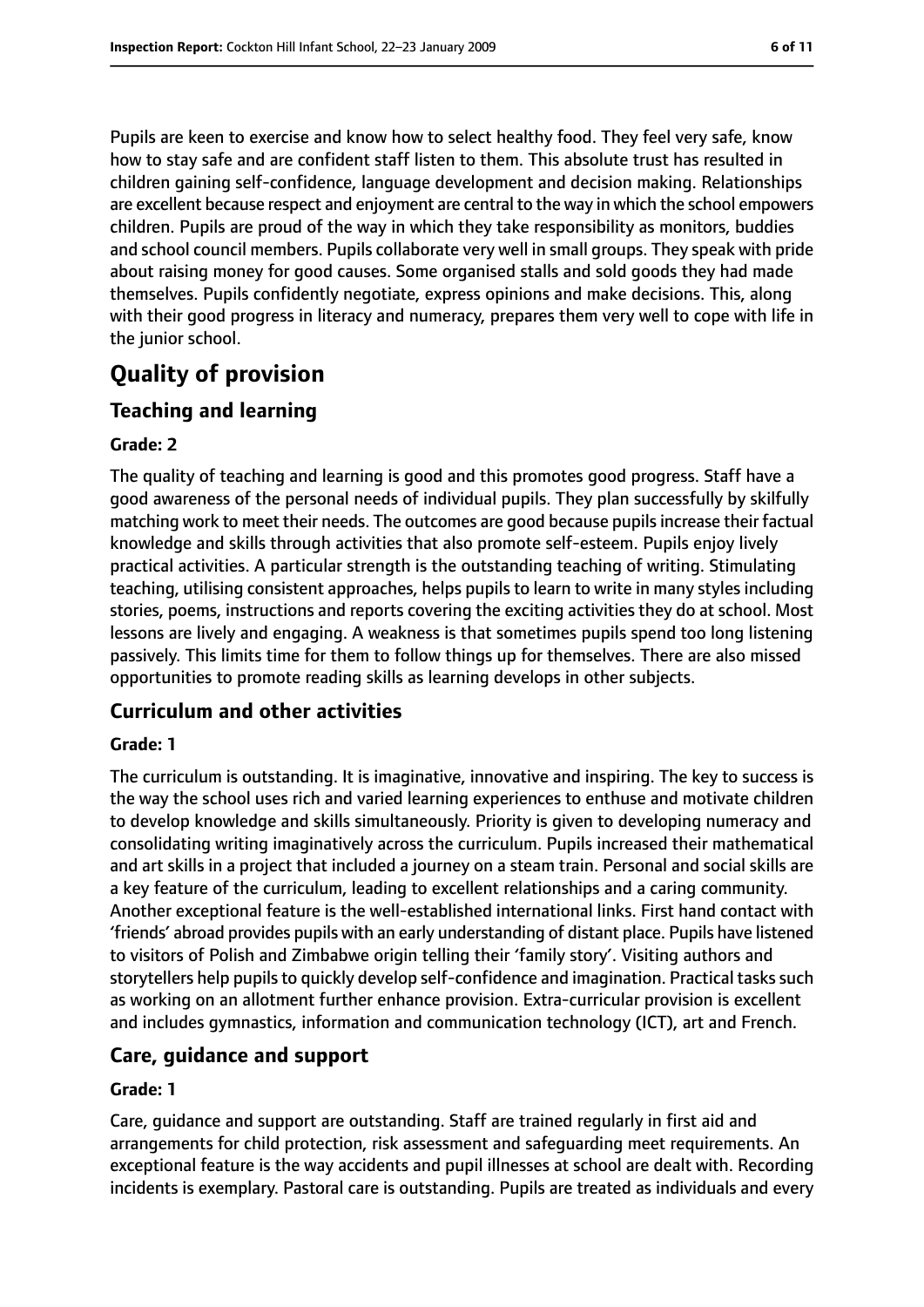effort is made to develop them to their full potential. The school provides an exceptionally warm and caring environment where all children are valued. As one parent said, 'It is a fantastic place!' Attendance is monitored closely and help is given to parentsfinding it difficult to ensure children attend regularly.

Support for pupils with learning difficulties and/or disabilities provided through teaching and the work of teaching assistants is excellent. The school orchestrates a huge range of professionals to underpin its work and support families. It is this robust package including services provided by a transition worker, home–school liaison officer and parental support adviser. Collaboration is excellent and helps the most vulnerable children to settle quickly. Academic guidance is good. Teachers assess pupils' development regularly and track progress diligently. They speak to children about their work, set them simple, clear targets and share this information with parents.

# **Leadership and management**

#### **Grade: 2**

Leadership, management and governance are good. The headteacher, who has an exceptional vision to make these pupils citizens of the world, is supported by a dedicated staff. Important outcomes of this good leadership are that standards are rising, resources for ICT are better, the curriculum is now outstanding and the school is fully inclusive. With good improvement since the previous inspection there is good capacity for further improvement.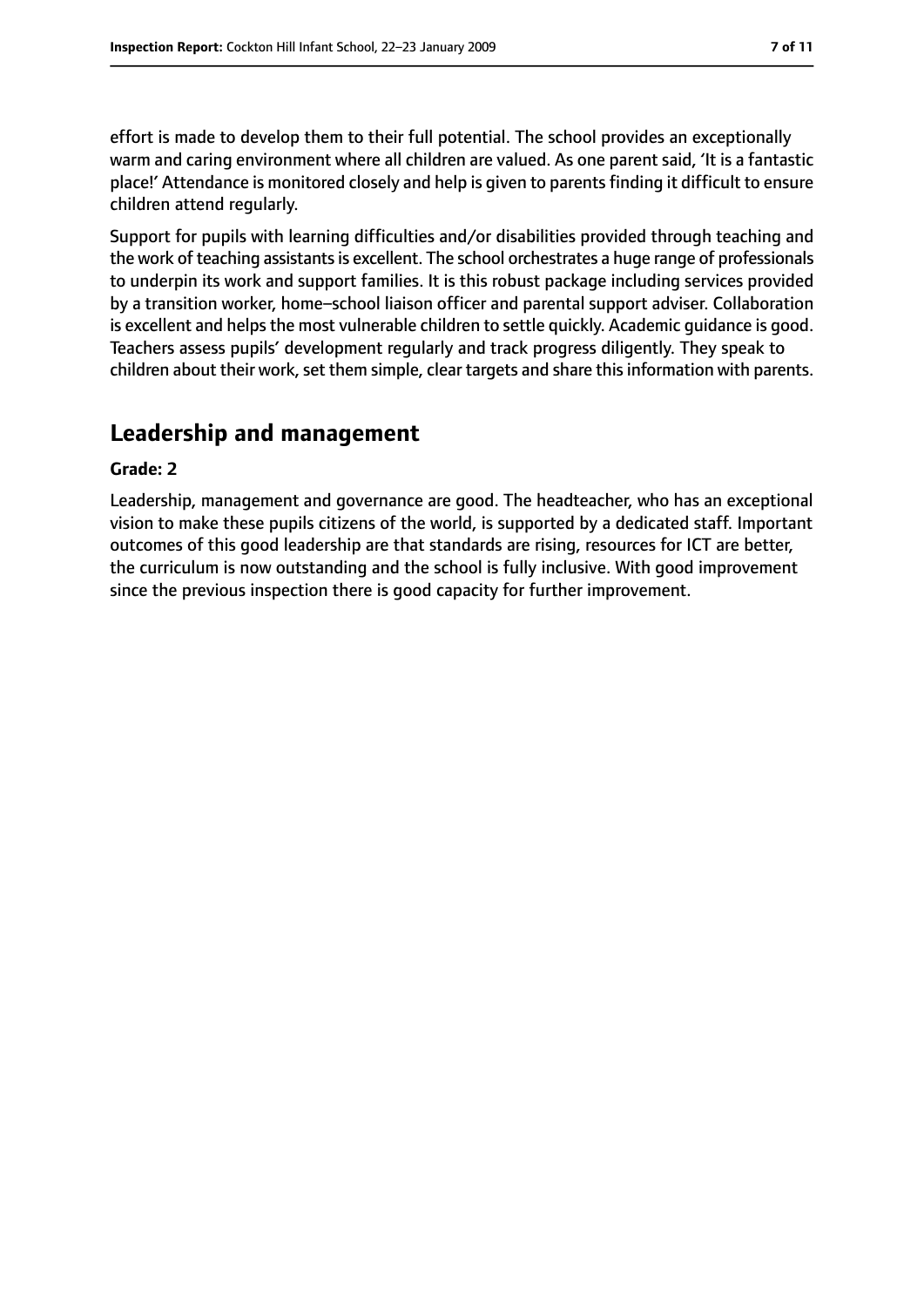**Any complaints about the inspection or the report should be made following the procedures set out in the guidance 'Complaints about school inspection', which is available from Ofsted's website: www.ofsted.gov.uk.**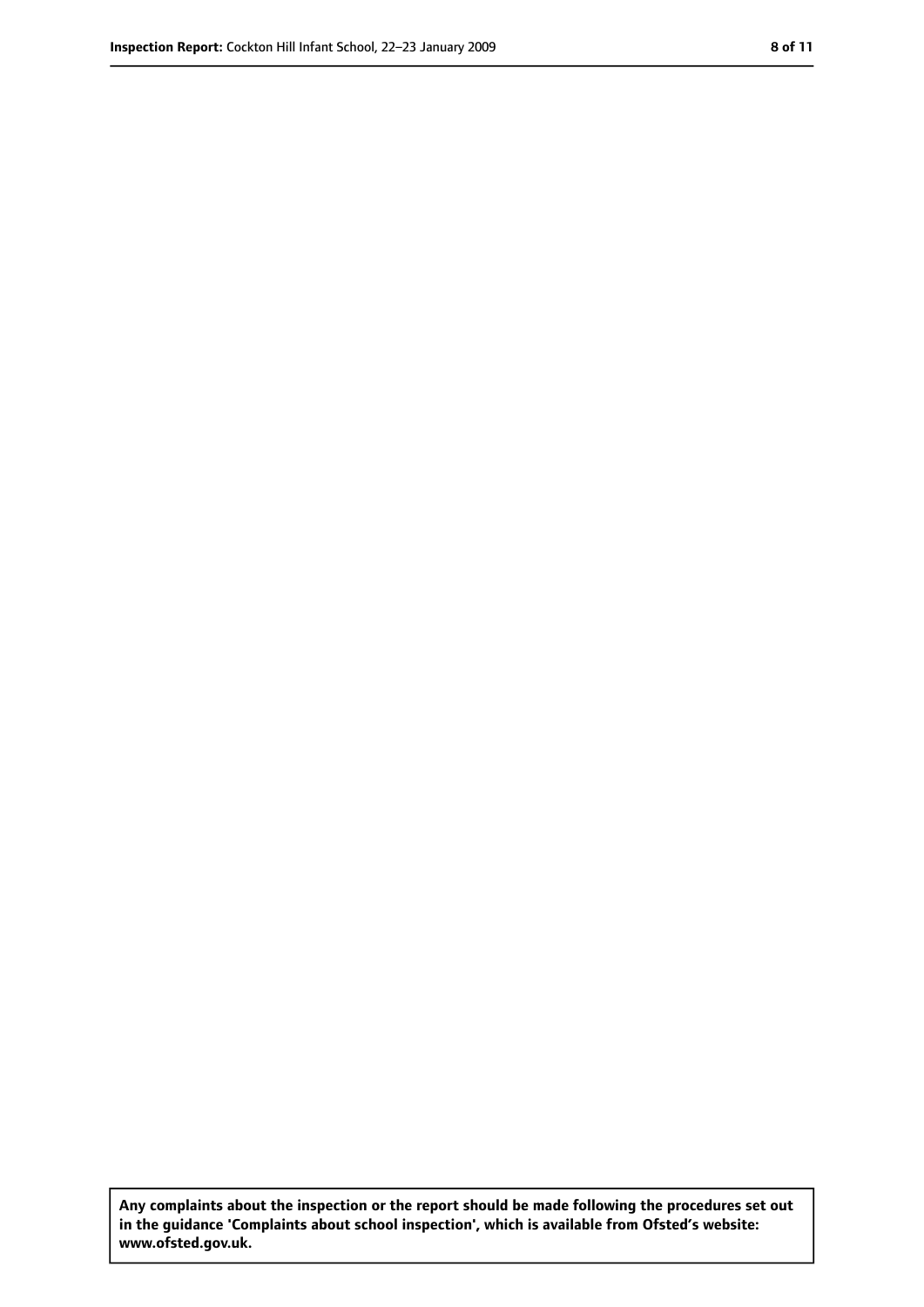# **Inspection judgements**

| Key to judgements: grade 1 is outstanding, grade 2 good, grade 3 satisfactory, and | <b>School</b>  |
|------------------------------------------------------------------------------------|----------------|
| arade 4 inadequate                                                                 | <b>Overall</b> |

#### **Overall effectiveness**

| How effective, efficient and inclusive is the provision of<br>education, integrated care and any extended services in meeting the<br>needs of learners? |     |
|---------------------------------------------------------------------------------------------------------------------------------------------------------|-----|
| Effective steps have been taken to promote improvement since the last<br>inspection                                                                     | Yes |
| How well does the school work in partnership with others to promote learners'<br>well being?                                                            |     |
| The capacity to make any necessary improvements                                                                                                         |     |

# **Effectiveness of the Early Years Foundation Stage**

| How effective is the provision in meeting the needs of children in the<br><b>EYFS?</b>       |  |
|----------------------------------------------------------------------------------------------|--|
| How well do children in the EYFS achieve?                                                    |  |
| How good are the overall personal development and well-being of the children<br>in the EYFS? |  |
| How effectively are children in the EYFS helped to learn and develop?                        |  |
| How effectively is the welfare of children in the EYFS promoted?                             |  |
| How effectively is provision in the EYFS led and managed?                                    |  |

### **Achievement and standards**

| How well do learners achieve?                                                                               |  |
|-------------------------------------------------------------------------------------------------------------|--|
| The standards <sup>1</sup> reached by learners                                                              |  |
| How well learners make progress, taking account of any significant variations<br>between groups of learners |  |
| How well learners with learning difficulties and/or disabilities make progress                              |  |

#### **Annex A**

<sup>&</sup>lt;sup>1</sup>Grade 1 - Exceptionally and consistently high; Grade 2 - Generally above average with none significantly below average; Grade 3 - Broadly average to below average; Grade 4 - Exceptionally low.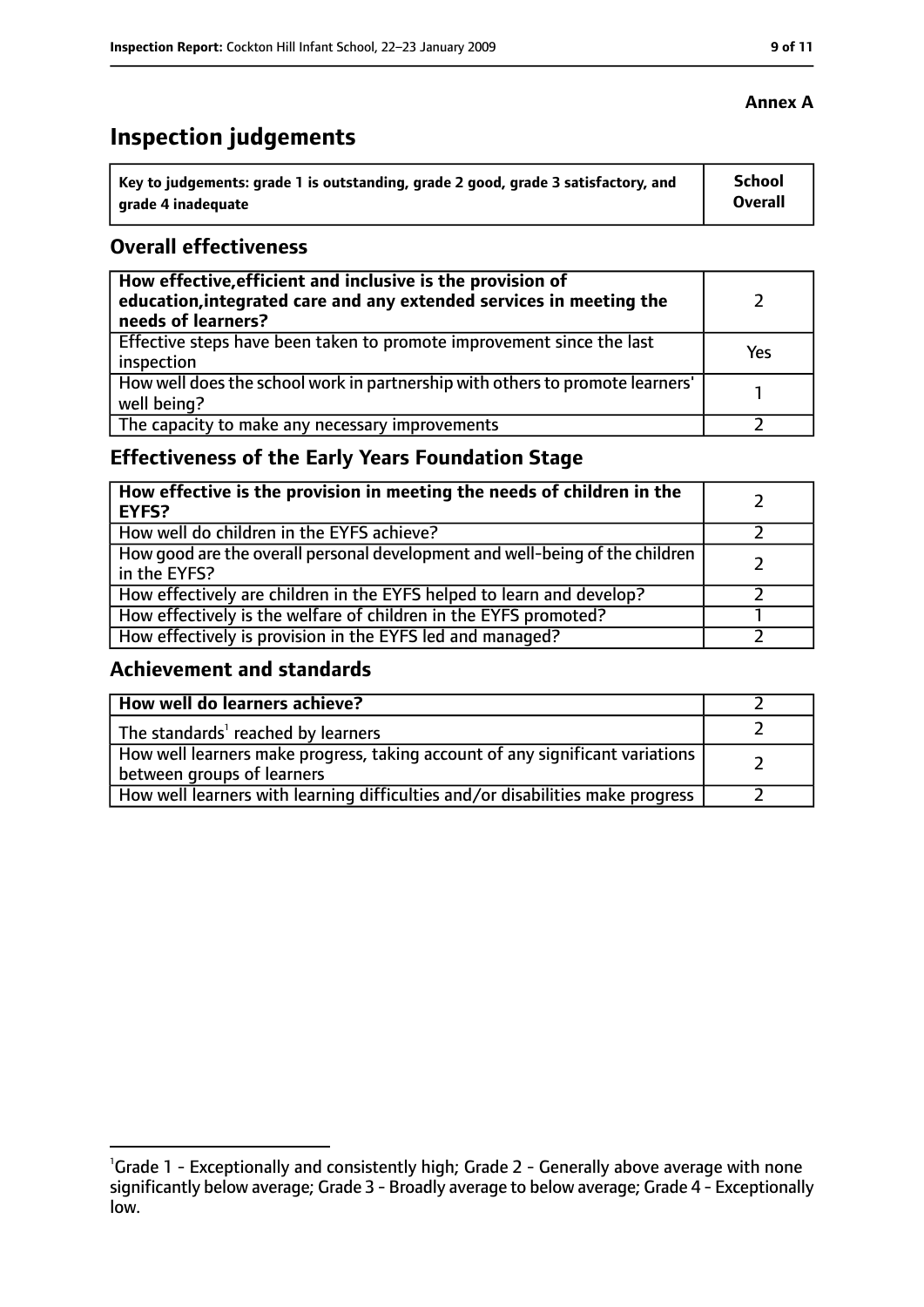# **Personal development and well-being**

| How good are the overall personal development and well-being of the<br>learners?                                 |  |
|------------------------------------------------------------------------------------------------------------------|--|
| The extent of learners' spiritual, moral, social and cultural development                                        |  |
| The extent to which learners adopt healthy lifestyles                                                            |  |
| The extent to which learners adopt safe practices                                                                |  |
| The extent to which learners enjoy their education                                                               |  |
| The attendance of learners                                                                                       |  |
| The behaviour of learners                                                                                        |  |
| The extent to which learners make a positive contribution to the community                                       |  |
| How well learners develop workplace and other skills that will contribute to<br>their future economic well-being |  |

# **The quality of provision**

| How effective are teaching and learning in meeting the full range of<br>learners' needs?              |  |
|-------------------------------------------------------------------------------------------------------|--|
| How well do the curriculum and other activities meet the range of needs and<br>interests of learners? |  |
| How well are learners cared for, quided and supported?                                                |  |

# **Leadership and management**

| How effective are leadership and management in raising achievement<br>and supporting all learners?                                              |     |
|-------------------------------------------------------------------------------------------------------------------------------------------------|-----|
| How effectively leaders and managers at all levels set clear direction leading<br>to improvement and promote high quality of care and education |     |
| How effectively leaders and managers use challenging targets to raise standards                                                                 |     |
| The effectiveness of the school's self-evaluation                                                                                               |     |
| How well equality of opportunity is promoted and discrimination eliminated                                                                      |     |
| How well does the school contribute to community cohesion?                                                                                      |     |
| How effectively and efficiently resources, including staff, are deployed to<br>achieve value for money                                          |     |
| The extent to which governors and other supervisory boards discharge their<br>responsibilities                                                  |     |
| Do procedures for safeguarding learners meet current government<br>requirements?                                                                | Yes |
| Does this school require special measures?                                                                                                      | No  |
| Does this school require a notice to improve?                                                                                                   | No  |